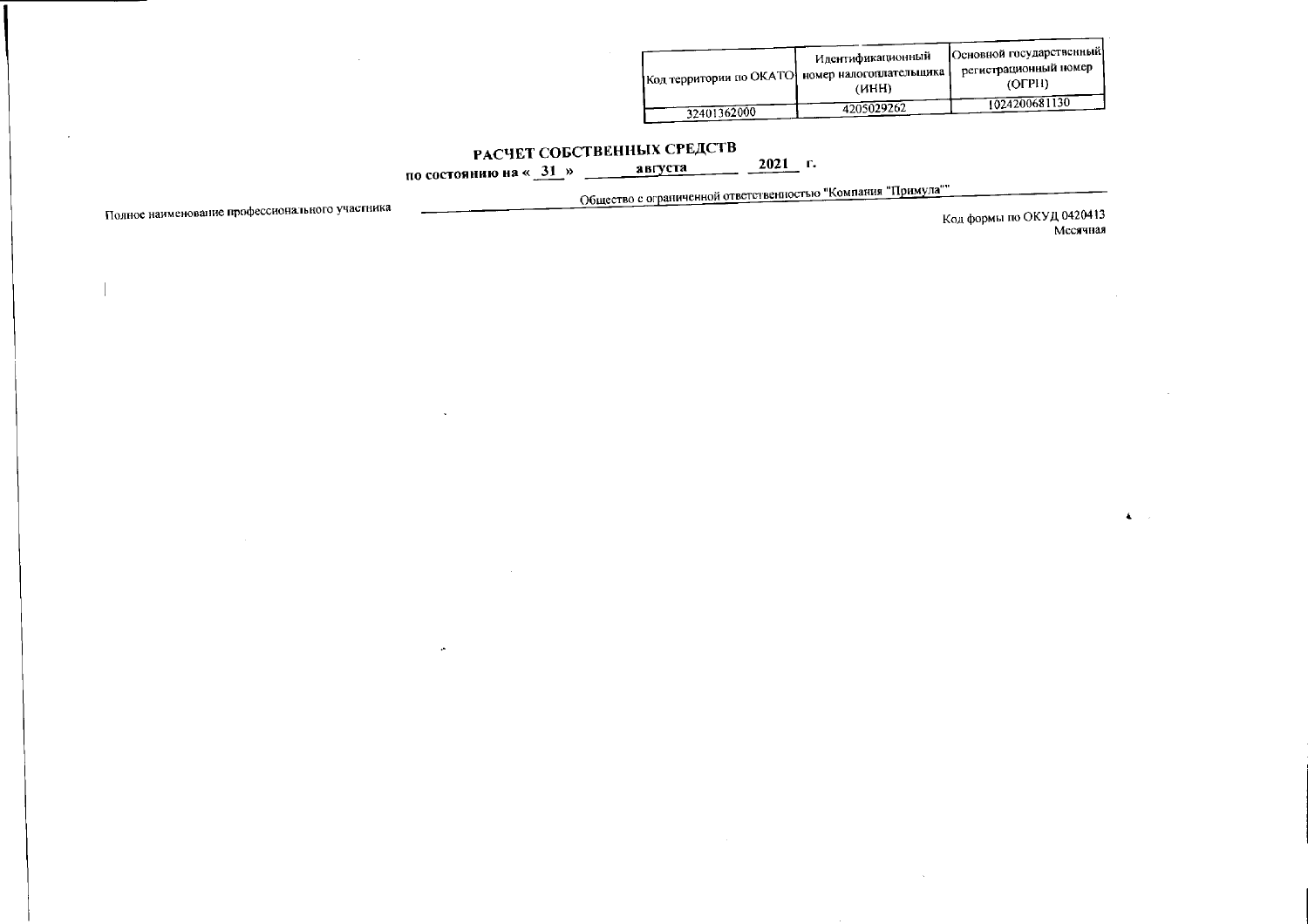## Раздел 1. Информация о величине минимального размера собственных средств профессионального участника

 $\sim 10$ 

 $\hat{\phantom{a}}$ 

 $\sim$ 

 $\sim 10^{-1}$ 

 $\sim 10^7$ 

 $\mathcal{A}^{\mathcal{A}}$ 

 $\overline{\phantom{a}}$ 

| Минимальный размер собственных средств | значение величины Х<br>. | Значение добавочного коэффициента |
|----------------------------------------|--------------------------|-----------------------------------|
|                                        |                          |                                   |
| 15 000 000.001                         | 2.000.000.001            | 7.50                              |

 $\psi$ 

 $\sim$   $\alpha$ 

 $\Delta$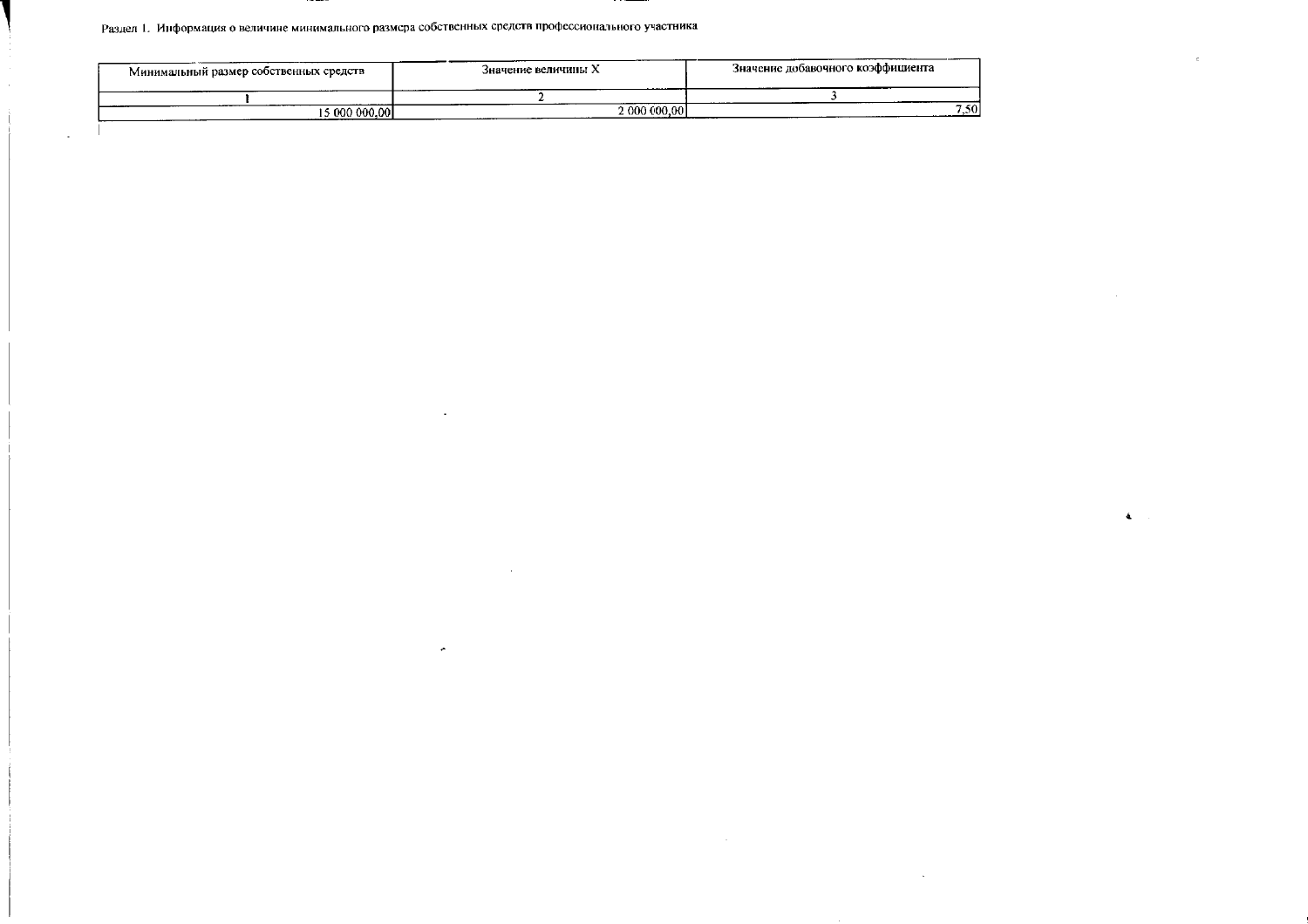## Раздел II. Расчет размера собственных средств профессионального участника рынка ценных бумаг (Активы)

| Наименование показателя                                                                                                                                                                                              | Стоимость                              |
|----------------------------------------------------------------------------------------------------------------------------------------------------------------------------------------------------------------------|----------------------------------------|
|                                                                                                                                                                                                                      | активов/обязательств<br>2              |
| <b>АКТИВЫ</b>                                                                                                                                                                                                        |                                        |
| Денежные средства профессионального участника, находящиеся в кассе                                                                                                                                                   |                                        |
| Денежные средства профессионального участника и его клиентов, находящиеся на его разчетных счетах и специальных                                                                                                      |                                        |
| банковских счетах в кредитных организациях и иностранных банках                                                                                                                                                      | 129 549,80                             |
| Денежные средства профессионального участника во вкладах (депозитах) в кредитных организациях и иностранных<br>банках (за исключением субординированных депозитов), а также суммы процентов, причитающихся по вкладу |                                        |
| (ленозиту) на наснетную пату-                                                                                                                                                                                        |                                        |
| Драгоценные металлы профессионального участника во вкладах (депозитах) в кредитных организациях и иностранных                                                                                                        |                                        |
| банках, а также суммы процентов, причитающихся по вкладу (депозиту) на расчетную дату<br>Драгоценные металлы профессионального участника на его счетах в кредитных организациях                                      |                                        |
| Денежные средства профессионального участника, переданные по договору доверительного управления управляющему                                                                                                         |                                        |
| и (или) иностранному лицу, имеющему право в соответствии с его личным законом осуществлять деятельность по                                                                                                           |                                        |
| мпиавленных ненными бумагами<br>Денежные средства профессионального участника и его клиентов, переданные по договору о брокерском                                                                                    |                                        |
| обслуживании брокеру и (или) иностранному лицу                                                                                                                                                                       | 3 820 129,57                           |
| .<br> Денежные средства профессионального участника и его клиентов, переданные в обеспечение исполнения обязательств                                                                                                 |                                        |
| профессионального участника и (или) его клиентов, включая индивидуальное и коллективное клиринговое обеспечение                                                                                                      |                                        |
| Драгоценные металлы профессионального участника, переданные в обеспечение исполнения обязательств                                                                                                                    |                                        |
| профессионального участника, включая индивидуальное и коллективное клипинговое обеспечение                                                                                                                           |                                        |
| Ценные бумаги профессионального участника, переданные в обеспечение исполнения обязательств профессионального<br>участника, включая индивидуальное и коллективное клиринговое обеспечение                            |                                        |
| Дебиторская задолженность по выплате профессиональному участнику вознаграждений и возмещению расходов по                                                                                                             |                                        |
| договорам о возмездном оказании услуг                                                                                                                                                                                |                                        |
| Дебиторская задолженность по плате, взимаемой регистратором с зарегистрированных лиц за проведение операций по                                                                                                       |                                        |
| лицевым счетам и за предоставление информации из реестра владельцев ценных бумаг (для профессиональных                                                                                                               |                                        |
| миястников являющихся регистраторами).<br>Маржинальные займы, предоставленные клиентам профессионального участника, имеющего лицензию на                                                                             |                                        |
| осуществление брокерской деятельности, отнесенным в соответствии с договором о брокерском обслуживании к                                                                                                             |                                        |
| хатегории клиентов с особым уповнем риска.                                                                                                                                                                           |                                        |
| Маржинальные займы, предоставленные клиентам профессионального участника, имеющего лицензию на<br>осуществление брокерской деятельности, отнесенным в соответствии с договором о брокерском обслуживании к           |                                        |
| иатеговии канентов со стандавтики увовнем диска или категовии клиентов с повышенным увовнем виска                                                                                                                    |                                        |
| Акции российских эмитентов, являющихся публичными акционерными обществами, и акции иностранных эмитентов,                                                                                                            |                                        |
| а также депозитарные расписки на них                                                                                                                                                                                 | 22 940 721,58                          |
| Облигации российских и иностранных эмитентов, за исключением субординированных и структурных облигаций                                                                                                               | 40 460 093,60                          |
| Инвестиционные паи паевых инвестиционных фондов, а также ценные бумаги иностранных эмитентов, которые в<br>соответствии с их личным законом относятся к схемам коллективного инвестирования или схемам совместного   |                                        |
| инвестивования как с образованием, так и без образования корилинеского пина                                                                                                                                          |                                        |
| Ипотечные сертификаты участия                                                                                                                                                                                        |                                        |
| Иные финансовые активы, предусмотренные подпунктом 2.1.15 подпункта 2.1 Указания Банка России                                                                                                                        |                                        |
| Отложенные налоговые активы профессионального участника в сумме, не превышающей отложенных налоговых<br>обязательств профессионального участника                                                                     |                                        |
| Недвижимое имущество профессионального участника, используемое для осуществления профессиональной                                                                                                                    |                                        |
| деятельности на рынке ценных бумаг и (или) для его управленческих нужд, принятое профессиональным участником к                                                                                                       |                                        |
| бухгалтерскому учету в качестве основных средств                                                                                                                                                                     |                                        |
| Итого активов<br><b>ОБЯЗАТЕЛЬСТВА</b>                                                                                                                                                                                | 67 350 494,55                          |
| Финансовые обязательства, оцениваемые по справедливой стоимости через прибыль или убыток, в том числе:                                                                                                               |                                        |
| финансовые обязательства, в обязательном порядке классифицируемые как оцениваемые по справедливой стоимости                                                                                                          |                                        |
| через прибыль или убыток                                                                                                                                                                                             |                                        |
| финансовые обязательства, классифицируемые как оцениваемые по справедливой стоимости через прибыль или                                                                                                               |                                        |
| убыток по усмотрению некредитной финансовой организации<br>Финансовые обязательства, оцениваемые по амортизированной стоимости, в том числе:                                                                         | 35 825 272,77<br>i veri artistatut man |
| средства клиентов                                                                                                                                                                                                    | 5 050 244,67                           |
| кредиты, займы и прочие привлеченные средства                                                                                                                                                                        | 29 900 000,00                          |
| выпущенные долговые ценные бумаги                                                                                                                                                                                    |                                        |
| кредиторская задолженность<br>Обязательства выбывающих групп, классифицированных как предназначенные для продажи                                                                                                     | 875 028,10                             |
| Обязательства по вознаграждениям работникам по окончании трудовой деятельности, не ограниченным                                                                                                                      |                                        |
| фиксируемыми платежами                                                                                                                                                                                               |                                        |
| Обязательство по текущему налогу на прибыль                                                                                                                                                                          | 402 700,00                             |
| Огложенные налоговые обязательства                                                                                                                                                                                   |                                        |
| Резервы - оценочные обязательства<br>Прочие обязательства                                                                                                                                                            |                                        |
| Итого обязательств                                                                                                                                                                                                   | 36 227 972,77                          |
| Итого собственных средств                                                                                                                                                                                            | 31.122.521.78                          |

 $\overline{\phantom{a}}$